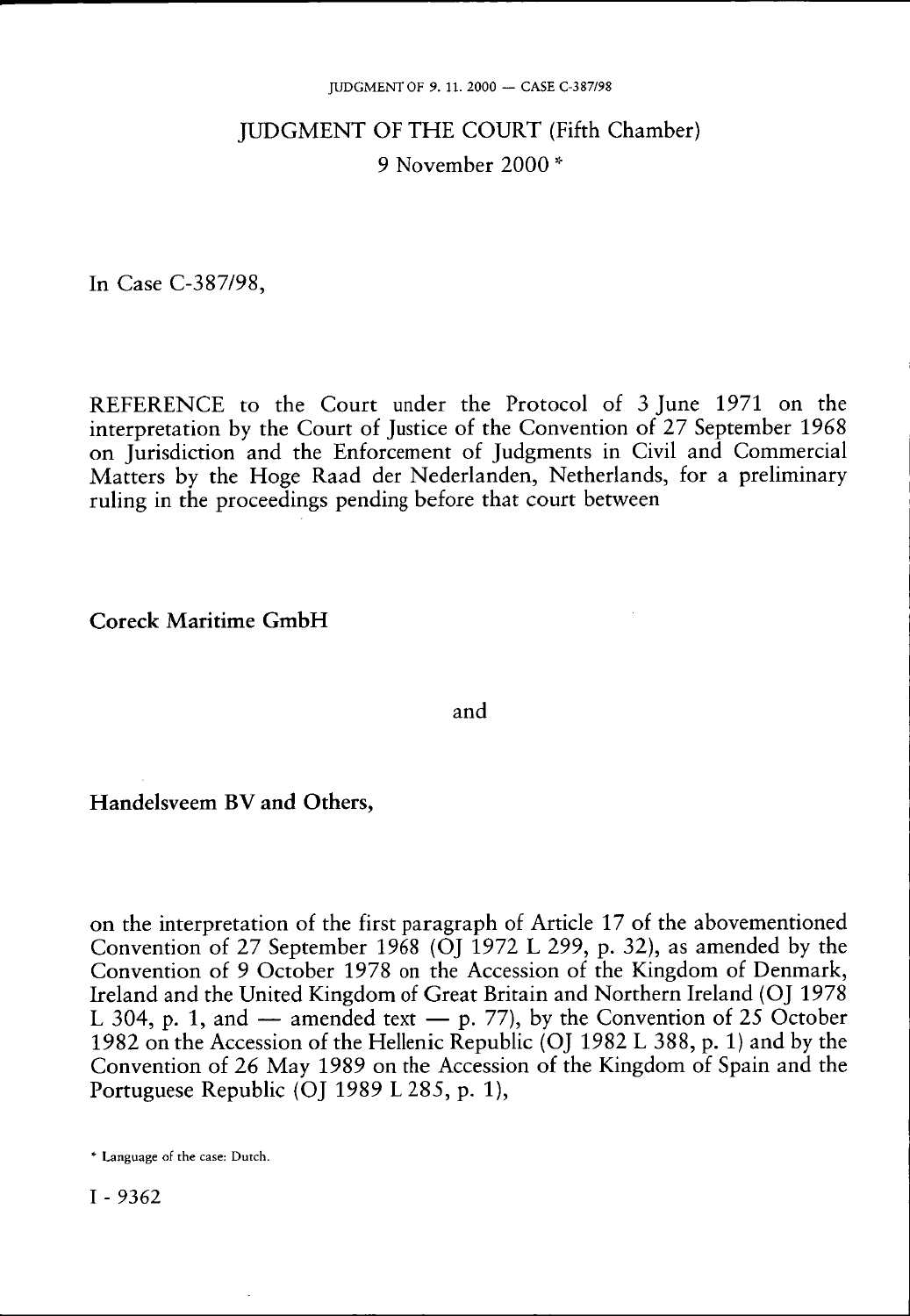#### **CORECK**

### THE COURT (Fifth Chamber),

composed of: D.A.O. Edward, acting as President of the Fifth Chamber, P. Jann (Rapporteur) and L. Sevón, Judges,

Advocate General: S. Alber, Registrar: H. von Holstein, Deputy Registrar,

after considering the written observations submitted on behalf of:

- Coreck Maritime GmbH, by R.S. Meijer, of the Hague Bar, and G.J.W. Smallegange, of the Rotterdam Bar,
- Handelsveem BV and Others, by J.K. Franx, of the Hague Bar,
- the Netherlands Government, by M.A. Fierstra, Head of the European Law Department in the Ministry of Foreign Affairs, acting as Agent,
- the Italian Government, by Professor U. Leanza, Head of the Legal Department of the Ministry of Foreign Affairs, acting as Agent, and O. Fiumara, Avvocato dello Stato,
- the United Kingdom Government, by R. Magrill, of the Treasury Solicitor's Department, acting as Agent, and L. Persey QC,
- the Commission of the European Communities, by J.L. Iglesias Buhigues, Legal Adviser, and P. van Nuffel, of its Legal Service, acting as Agents,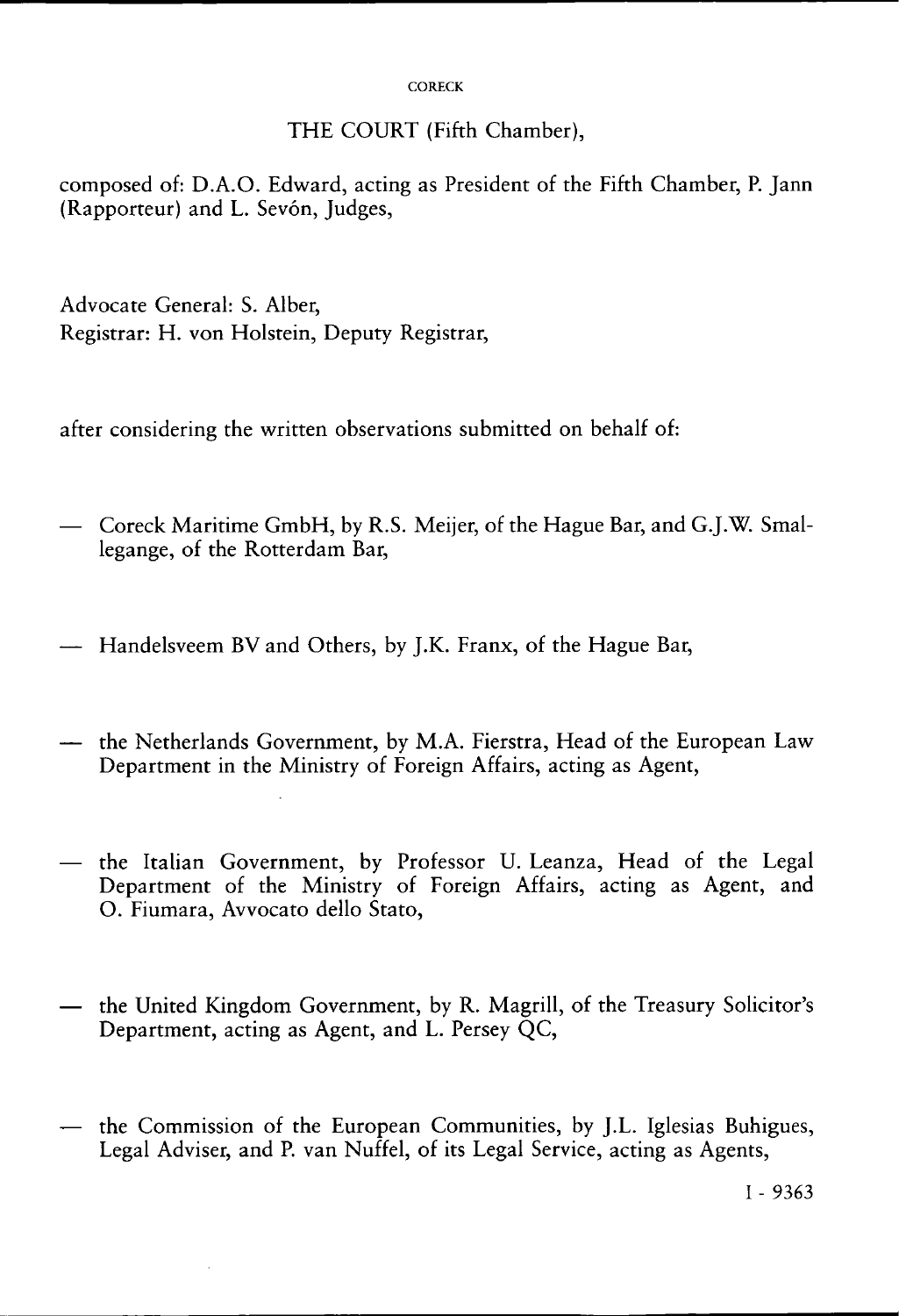having regard to the Report for the Hearing,

after hearing the oral observations of Coreck Maritime GmbH, Handelsveem BV and Others, the United Kingdom Government and the Commission at the hearing on 10 February 2000,

after hearing the Opinion of the Advocate General at the sitting on 23 March 2000,

gives the following

## **Judgment**

1 By judgment of 23 October 1998, lodged at the Court on 29 October 1998, the Hoge Raad der Nederlanden (Supreme Court of the Netherlands) referred for a preliminary ruling under the Protocol of 3 June 1971 on the interpretation by the Court of Justice of the Convention of 27 September 1968 on Jurisdiction and the Enforcement of Judgments in Civil and Commercial Matters (hereinafter 'the Protocol') four questions on the interpretation of the first paragraph of Article 17 of the abovementioned Convention of 27 September 1968 (OJ 1972 L 299, p. 32), as amended by the Convention of 9 October 1978 on the Accession of the Kingdom of Denmark, Ireland and the United Kingdom of Great Britain and Northern Ireland (OJ 1978 L 304, p. 1, and  $-$  amended text  $-$  p. 77), by the Convention of 25 October 1982 on the Accession of the Hellenic Republic (OI 1982 L 388, p. 1) and by the Convention of 26 May 1989 on the Accession of the Kingdom of Spain and the Portuguese Republic (OJ 1989 L 285, p. 1, hereinafter 'the Convention').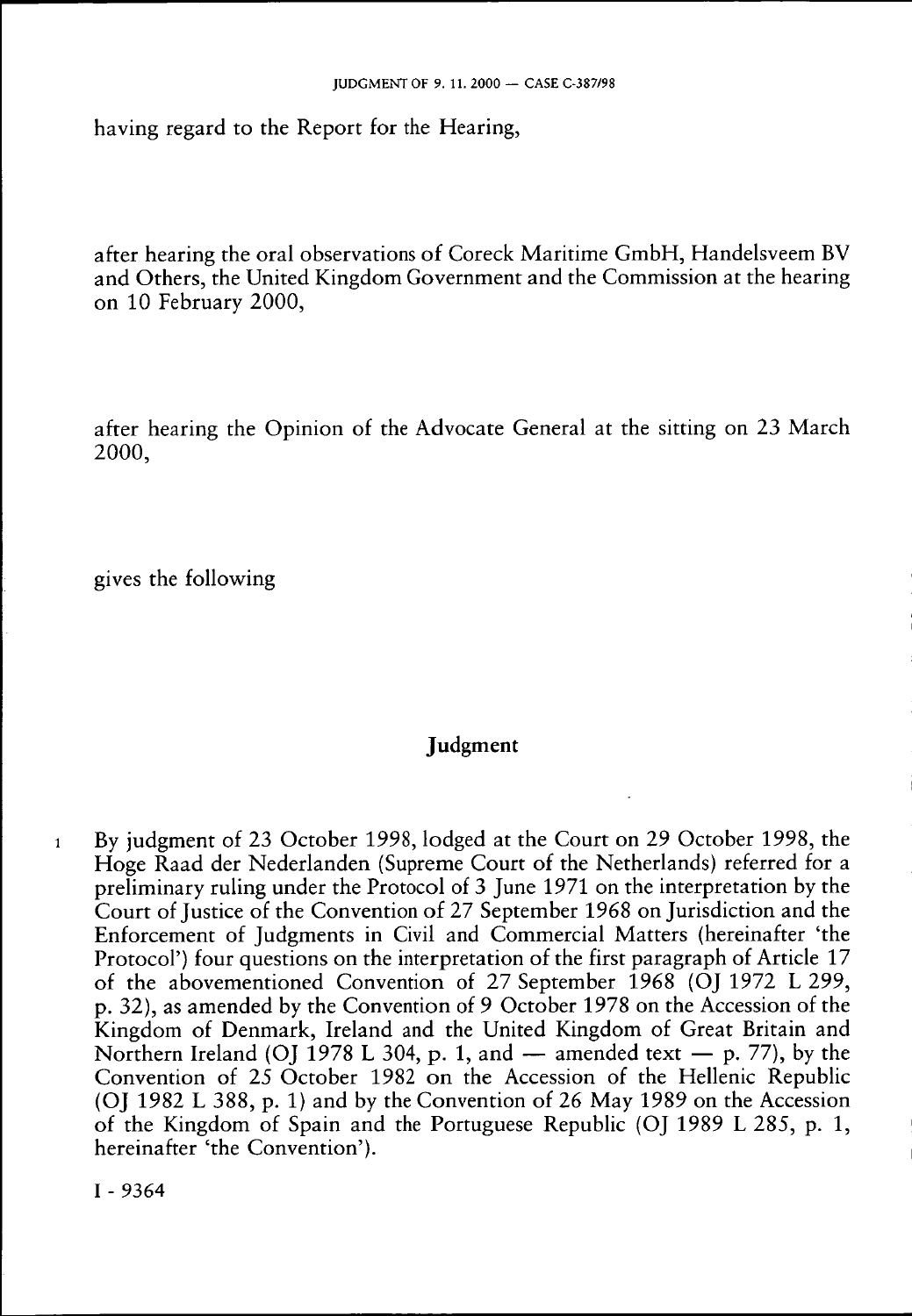2 Those questions were raised in proceedings relating to the validity of a jurisdiction clause in bills of lading between Coreck Maritime GmbH, a company incorporated according to German law established in Hamburg, Germany, the issuer of the bills of lading (hereinafter 'Coreck') on the one hand, and Handelsveem BV, the holder in due course of the bills of lading, V. Berg and Sons Ltd and Man Producten Rotterdam BV, the owners of the cargo under the bills of lading, and The People's Insurance Company of China, the insurer of that cargo (hereinafter referred to collectively as 'Handelsveem') on the other.

The Convention

3 The first and second paragraphs of Article 17 of the Convention provide:

'If the parties, one or more of whom is domiciled in a Contracting State, have agreed that a court or the courts of a Contracting State are to have jurisdiction to settle any disputes which have arisen or which may arise in connection with a particular legal relationship, that court or those courts shall have exclusive jurisdiction. Such an agreement conferring jurisdiction shall be either:

- (a) in writing or evidenced in writing; or
- (b) in a form which accords with practices which the parties have established between themselves; or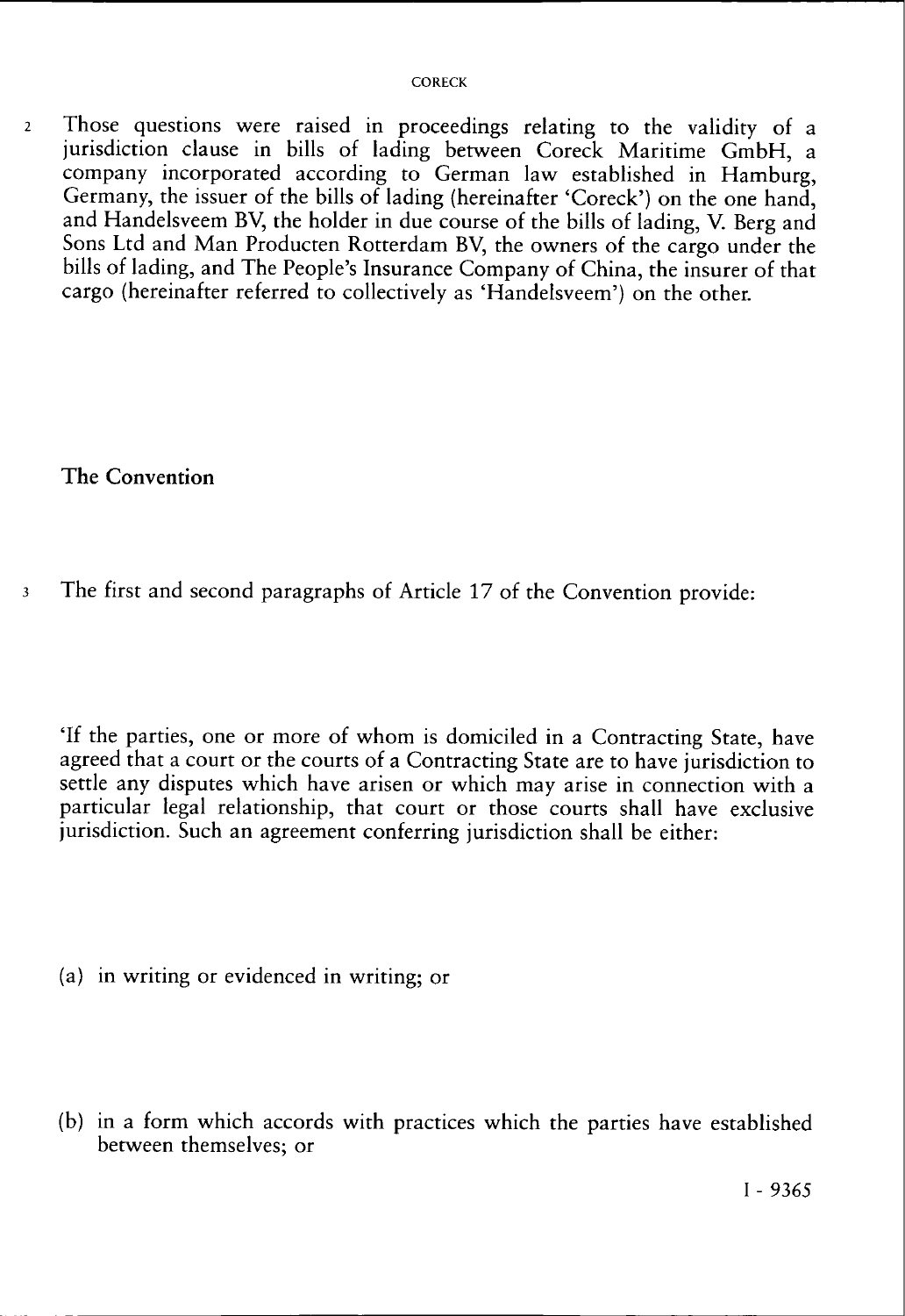(c) in international trade or commerce, in a form which accords with a usage of which the parties are or ought to have been aware and which in such trade or commerce is widely known to, and regularly observed by, parties to contracts of the type involved in the particular trade or commerce concerned.

Where such an agreement is concluded by parties, none of whom is domiciled in a Contracting State, the courts of other Contracting States shall have no jurisdiction over their disputes unless the court or courts chosen have declined jurisdiction.'

## The main proceedings

- 4 Consignments of groundnut kernels were transported from Qingdao in China to Rotterdam in the Netherlands in 1991 aboard a ship belonging to Sevryba, a company incorporated under Russian law established in Murmansk, Russia, pursuant to a contract of carriage concluded with the shipper by Coreck, the time charterer of the vessel.
- 5 Various bills of lading were issued by Coreck in respect of the carriage containing, *inter alia*, the following clauses:

'3. Jurisdiction

Any dispute arising under this Bill of Lading shall be decided in the country where the carrier has his principal place of business and the law of such country shall apply except as provided elsewhere herein.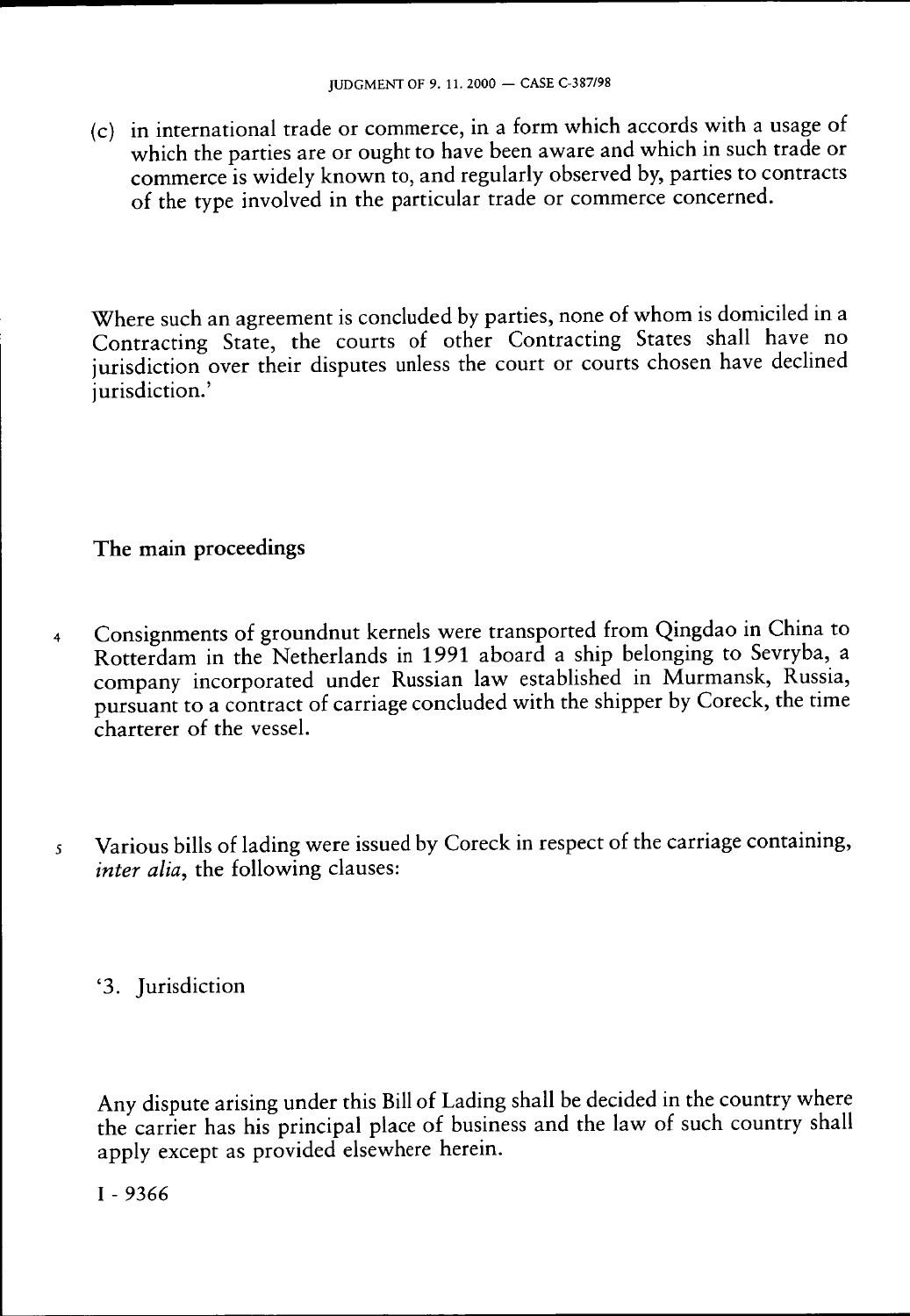## 17. Identity of Carrier

The Contract evidenced by this Bill of Lading is between the Merchant and the Owner of the vessel named herein (or substitute) and it is therefore agreed that the said Shipowner only shall be liable for any damage or loss due to any breach or non-performance of any obligation arising out of the contract of carriage, whether or not relating to the vessel's seaworthiness. If, despite the foregoing, it is adjudged that any other is the Carrier and/or bailee of the goods shipped hereunder, all limitations of, and exonerations from, liability provided for by law or by this Bill of Lading shall be available to such other.

It is further understood and agreed that as the Line, Company or Agents who has [sic] executed this Bill of Lading for and on behalf of the Master is not a principal in the transaction, said Line, Company or Agents shall not be under any liability arising out of the contract of carriage, nor as Carrier or bailee of the goods.'

6 The following words appeared on the face of the bills of lading:

'"Coreck" Maritime G.m.b.H. Hamburg'.

7 By a document of 5 March 1993, Handelsveem summoned Sevryba and Coreck, under Article 5(1) of the Convention, to appear before the Rechtbank (District Court) in Rotterdam — being the court for the area where the port of discharge designated in the bills of lading was situated — for an order for payment of compensation for the damage alleged sustained by the cargo during transportation.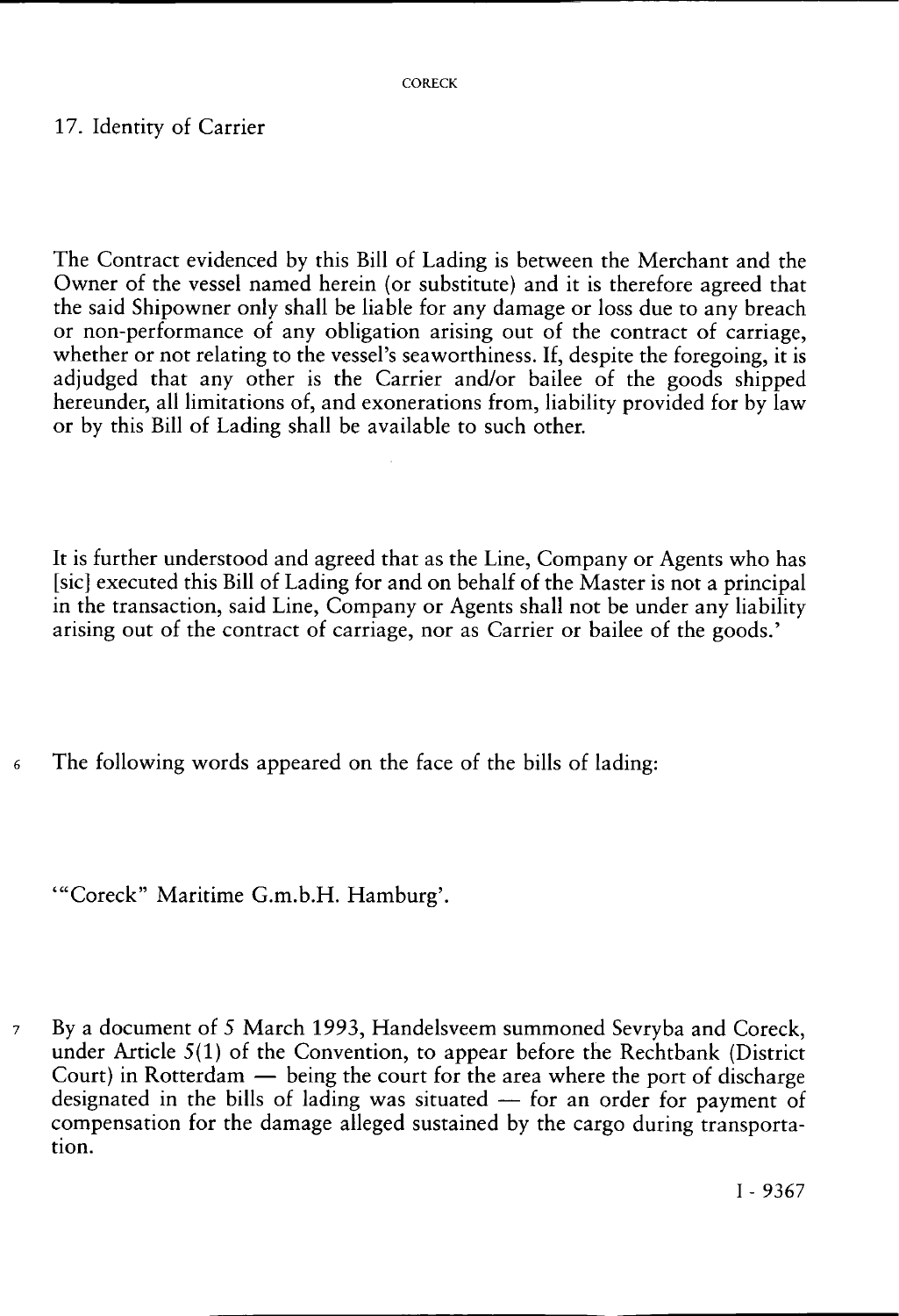- 8 Coreck, relying on the jurisdiction clause in the bills of lading, claimed that that court did not have jurisdiction. In a judgment of 24 February 1995 the Rechtbank in Rotterdam held the clause to be inapplicable and declared that it did have jurisdiction on the ground that, in order for such a clause to be valid, it must be possible to ascertain the court having jurisdiction without difficulty, which was not the case here. On appeal by Coreck, the Gerechtshof (Regional Court of Appeal) in The Hague, in a judgment of 22 April 1997, upheld the decision given at first instance.
- *9* Coreck appealed to the Hoge Raad der Nederlanden, which decided to stay the proceedings and refer the following four questions to the Court for a preliminary ruling:
	- ' 1 . Must the first sentence of Article 17 of the Brussels Convention (in particular, the words "have agreed"), read in conjunction with the case-law of the Court of Justice according to which "the purpose of Article 17 is to ensure that the [consent of the] parties... to such a clause, which derogates from the ordinary jurisdiction rules laid down in Articles 2, 5 and 6 of the Convention,... is *clearly and precisely* demonstrated", be interpreted as meaning:
		- (a) that, in order for a clause vesting jurisdiction in a given court, as provided for in that article, to be valid as between the parties, it is necessary in each case for that clause to be formulated in such a way that its wording alone makes it quite clear, or at least easy to ascertain, (even) for persons other than the parties — and in particular to the court concerned — which court is to have jurisdiction to settle disputes arising from the legal relationship in the context of which that clause is stipulated; or
		- (b) that generally or now, in consequence of or in connection with the progressive relaxation of the rules in Article 17 of the Brussels Convention, together with the case-law of the Court of Justice concerning the circumstances in which such a clause is to be regarded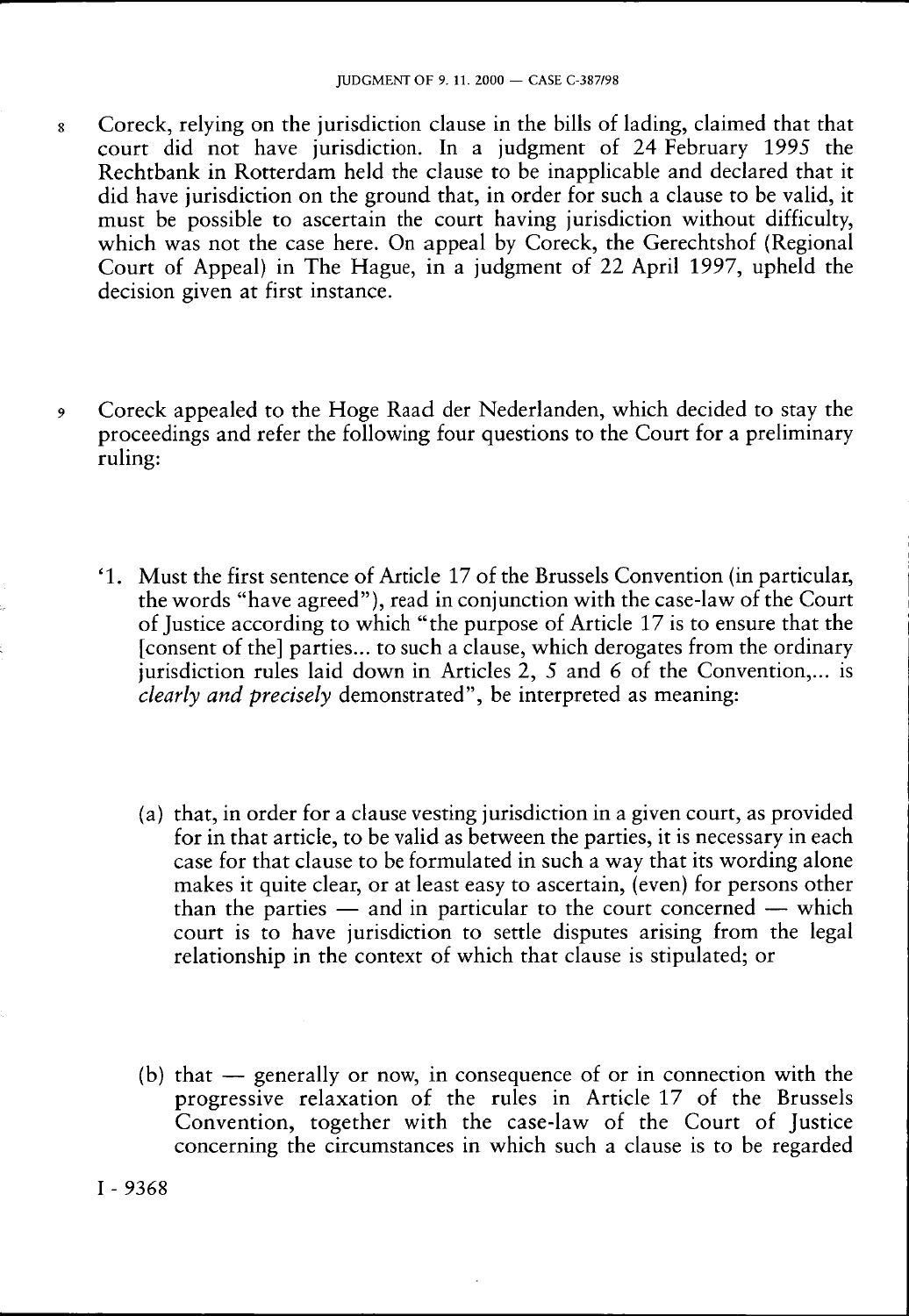#### **CORECK**

as having been validly concluded — in order for such a clause to be valid, it is enough that the parties themselves clearly know, on the basis *(inter alia)* of the (other) circumstances of the case, which court is to have jurisdiction to settle such disputes?

- 2. Does Article 17 of the Brussels Convention also govern the validity, as against a third party holding a bill of lading, of a clause which specifies as the forum having jurisdiction to settle disputes "under this Bill of Lading" the courts of the place where the carrier has his "principal place of business" and which is laid down in a bill of lading also containing an "identity of carrier" clause, that bill of lading being issued for the purposes of the carriage of goods, where
	- (a) the shipper and one of the possible carriers are not established in a Contracting State and
	- (b) the second possible carrier is indeed established in a Contracting State but it is not certain whether his "principal place of business" is situated in that State or in a State which is not a party to the Convention?
- 3. If the answer to Question 2 is in the affirmative:
	- (a) Does the fact that the jurisdiction clause contained in the bill of lading must be regarded as valid as between the carrier and the shipper mean that it is also binding on any third party holding the bill of lading, or is that the position only as regards a third party who, upon acquiring the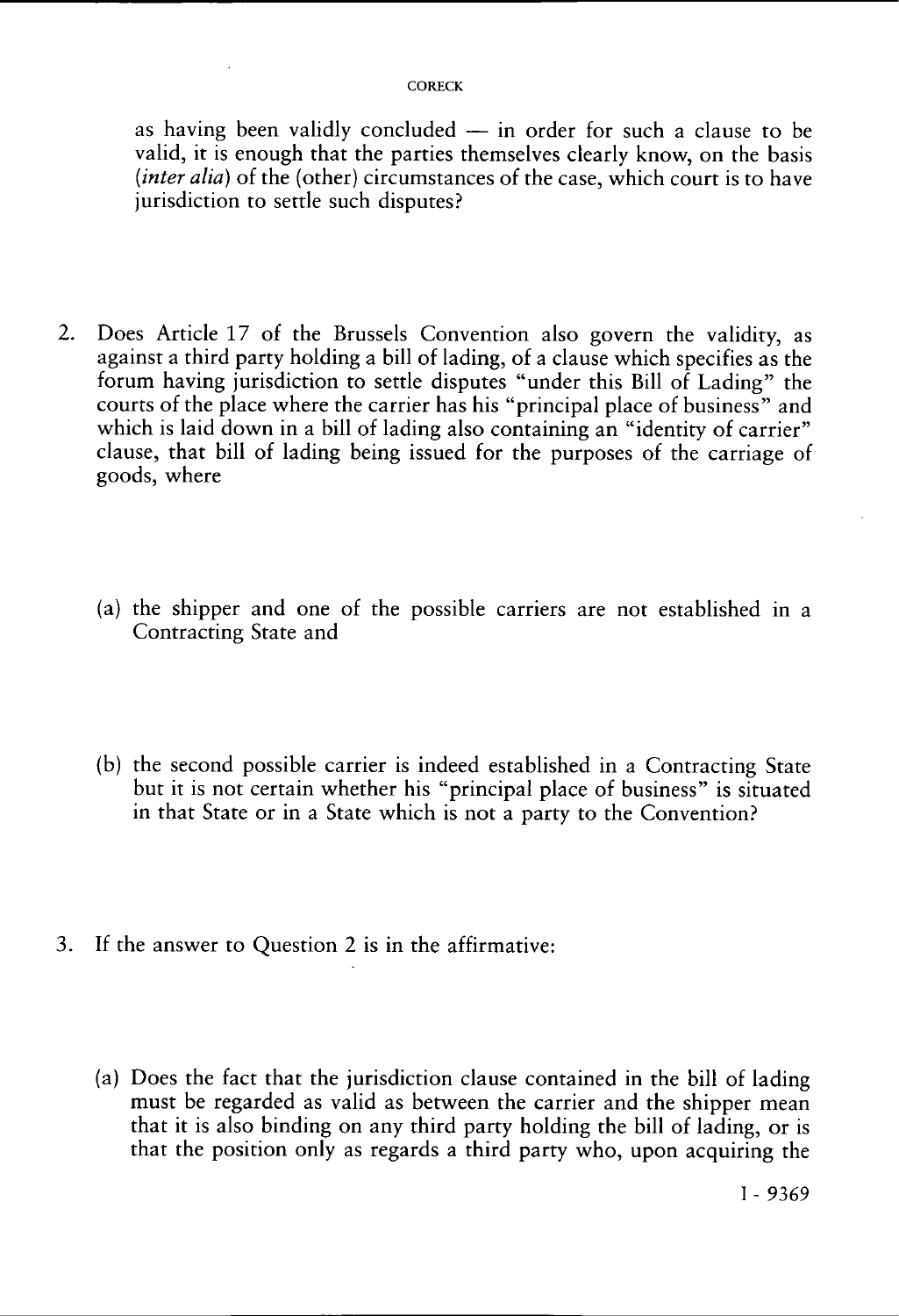bill of lading, succeeds by virtue of the applicable national law to the shipper's rights and obligations?

- (b) Assuming that the jurisdiction clause contained in the bill of lading must be regarded as valid as between the carrier and the shipper, does the answer to the question whether it is also binding on a third party holding the bill of lading also possibly depend to some extent on the contents of the bill of lading and/or the particular circumstances of the case, such as the particular state of knowledge of the third party concerned or the fact that the latter has a long-standing business relationship with the carrier and, if so, can the third party be deemed to be aware of the particular circumstances of the case if the contents of the bill of lading do not make it sufficiently clear to him that the clause in question is valid?
- 4. If the answer to Question 3(a) is as just suggested, which national law governs the decision as to whether the third party, upon acquiring the bill of lading, succeeded to the shipper's rights and obligations, and what is the position if the national law in question has not hitherto provided, either in its legislation or in its case-law, an answer to the question whether the third party, upon acquiring the bill of lading, succeeds to the shipper's rights and obligations?'

## The first question

10 As regards the first question, the national court essentially asks whether the words 'have agreed' in the first sentence of the first paragraph of Article 17 of the Convention must be interpreted as meaning that the jurisdiction clause must be formulated in such a way that it is possible to identify the court having jurisdiction on its wording alone.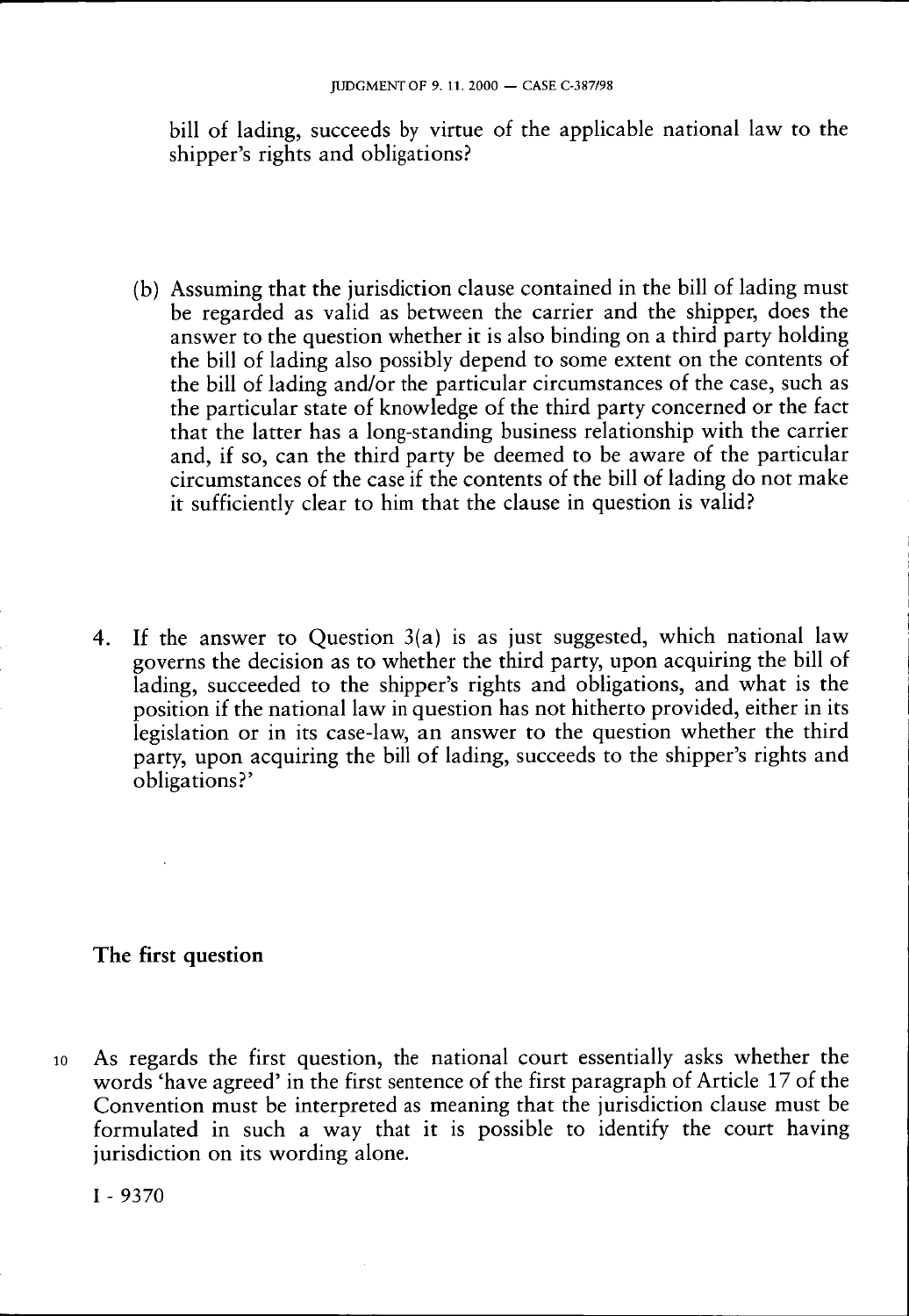1 1 Handelsveem considers that that question must be answered in the affirmative, given the particular need for legal certainty where the choice of forum is concerned. The Italian and Netherlands Governments for their part emphasise how important it is that the court chosen by the parties be identified clearly and precisely, so that the court seised can determine whether it is has jurisdiction.

12 On the other hand, Coreck, the United Kingdom Government and the Commission argue that it is sufficient that the court having jurisdiction be identifiable from the wording of the clause considered in the light of the actual circumstances of the individual case.

13 The Court has held that, by making the validity of a jurisdiction clause subject to the existence of an 'agreement' between the parties, Article 17 of the Convention imposes on the court before which the matter is brought the duty of examining first whether the clause conferring jurisdiction upon it was in fact the subject of consensus between the parties, which must be clearly and precisely demonstrated, and that the purpose of the requirements as to form imposed by Article 17 is to ensure that consensus between the parties is in fact established (Case 24/76 *Estasis Salotti* v *RÜWA* [1976] ECR 1831, paragraph 7, Case 25/76 *Segoura* v *Bonakdarian* [1976] ECR 1851, paragraph 6, and Case C-106/95 *MSG* v *Gravières Rhénanes* [1997] ECR 1-911, paragraph 15).

14 However, if the purpose of Article 17 of the Convention is to protect the wishes of the parties concerned, it must be construed in a manner consistent with those wishes where they are established. Article 17 is based on a recognition of the independent will of the parties to a contract in deciding which courts are to have jurisdiction to settle disputes falling within the scope of the Convention, other than those which are expressly excluded pursuant to the fourth paragraph of Article 17 (Case 23/78 *Meeth* v *Glacetal* [1978] ECR 2133, paragraph 5).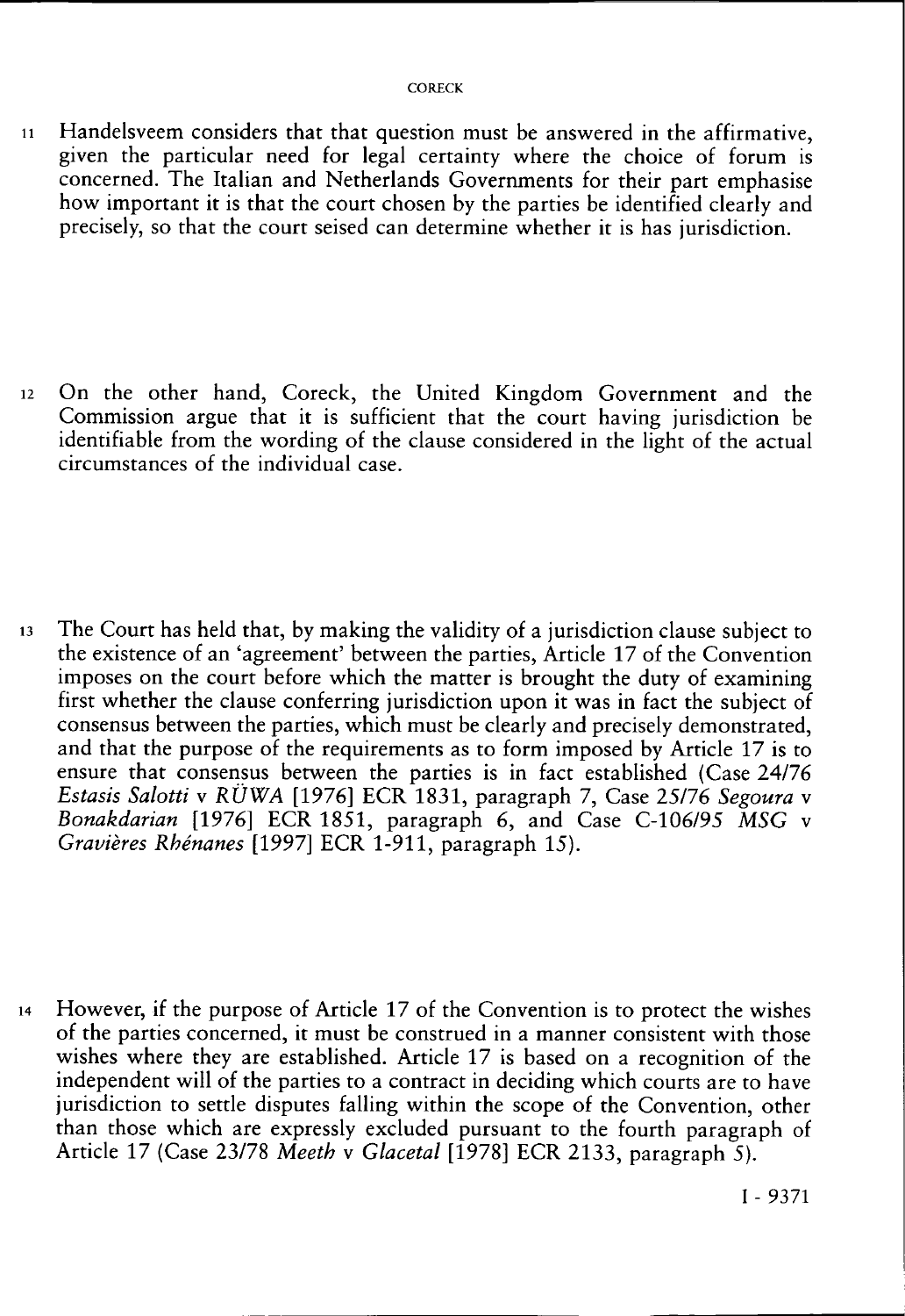$15$  It follows that the words 'have agreed' in the first sentence of the first paragraph of Article 17 of the Convention cannot be interpreted as meaning that it is necessary for a jurisdiction clause to be formulated in such a way that the competent court can be determined on its wording alone. It is sufficient that the clause state the objective factors on the basis of which the parties have agreed to choose a court or the courts to which they wish to submit disputes which have arisen or which may arise between them. Those factors, which must be sufficiently precise to enable the court seised to ascertain whether it has jurisdiction, may, where appropriate, be determined by the particular circumstances of the case.

### The second question

16 By its second question, the national court asks about the conditions of application of the first paragraph of Article 17 of the Convention. It essentially asks whether that provision applies if the jurisdiction clause designates the court for the area where one of the parties to the original contract has its principal place of business but it is not proven that that place of business is situated in a Contracting State.

17 As the wording of the first sentence of the first paragraph of Article 17 of the Convention itself makes clear, that provision only applies where the twofold condition is satisfied that, first, at least one of the parties to the contract is domiciled in a Contracting State and, secondly, the jurisdiction clause designates a court or the courts of a Contracting State. So, that rule, which owes its existence to the fact that the Convention is intended to facilitate the mutual recognition and enforcement of judicial decisions, lays down a requirement as to precision which the jurisdiction clause must satisfy.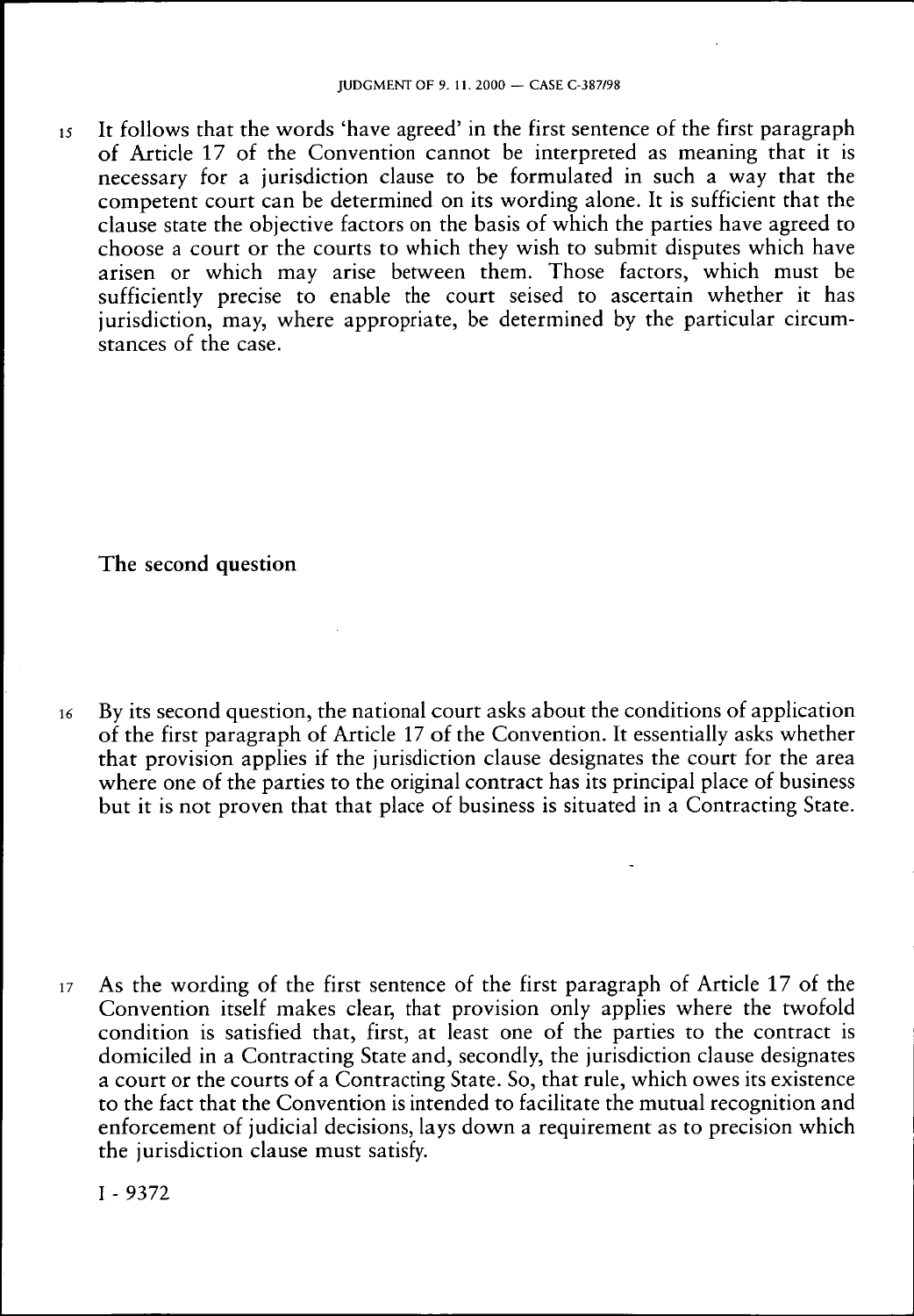18 In relation to the first condition, the first paragraph of Article 53 of the Convention provides that the seat of a company is to be treated as its domicile for the purposes of the Convention. Under that provision, the court seised must, in order to determine that seat, apply its rules of private international law. Consequently, the criteria for identifying the seat of a legal person and particularly for determining the significance of the principal place of business in that process must be established by the national law which is applicable under the conflict of laws rules of the court seised.

19 As to the second condition, Article 17 of the Convention does not apply to clauses designating a court in a third country. A court situated in a Contracting State must, if it is seised notwithstanding such a jurisdiction clause, assess the validity of the clause according to the applicable law, including conflict of laws rules, where it sits (Report by Professor Schlosser on the Convention of 9 October 1978 on the Accession of the Kingdom of Denmark, Ireland and the United Kingdom of Great Britain and Northern Ireland to the Convention on Jurisdiction and the enforcement of judgments in Civil and Commercial matters and to the Protocol on its interpretation by the Court of Justice, OJ 1979 C 59, p. 71, paragraph 176).

20 Furthermore, it is settled case-law that the validity of a jurisdiction clause under Article 17 of the Convention must be assessed by reference to the relationship between the parties to the original contract (see to that end Case 71/83 *Tilly Russ*  v *Nova* [1984] ECR 2417, paragraph 24, and Case C-159/97 *Castelletti* v *Trumpy* [1999] ECR I-1597, paragraphs 41 and 42). It follows that it is in relation to those parties, which it is for the national court to identify, that the conditions of application of Article 17 of the Convention must be assessed. The circumstances in which a jurisdiction clause may be enforced against a person who was not privy to the original contract are the subject-matter of the third question, which is considered below.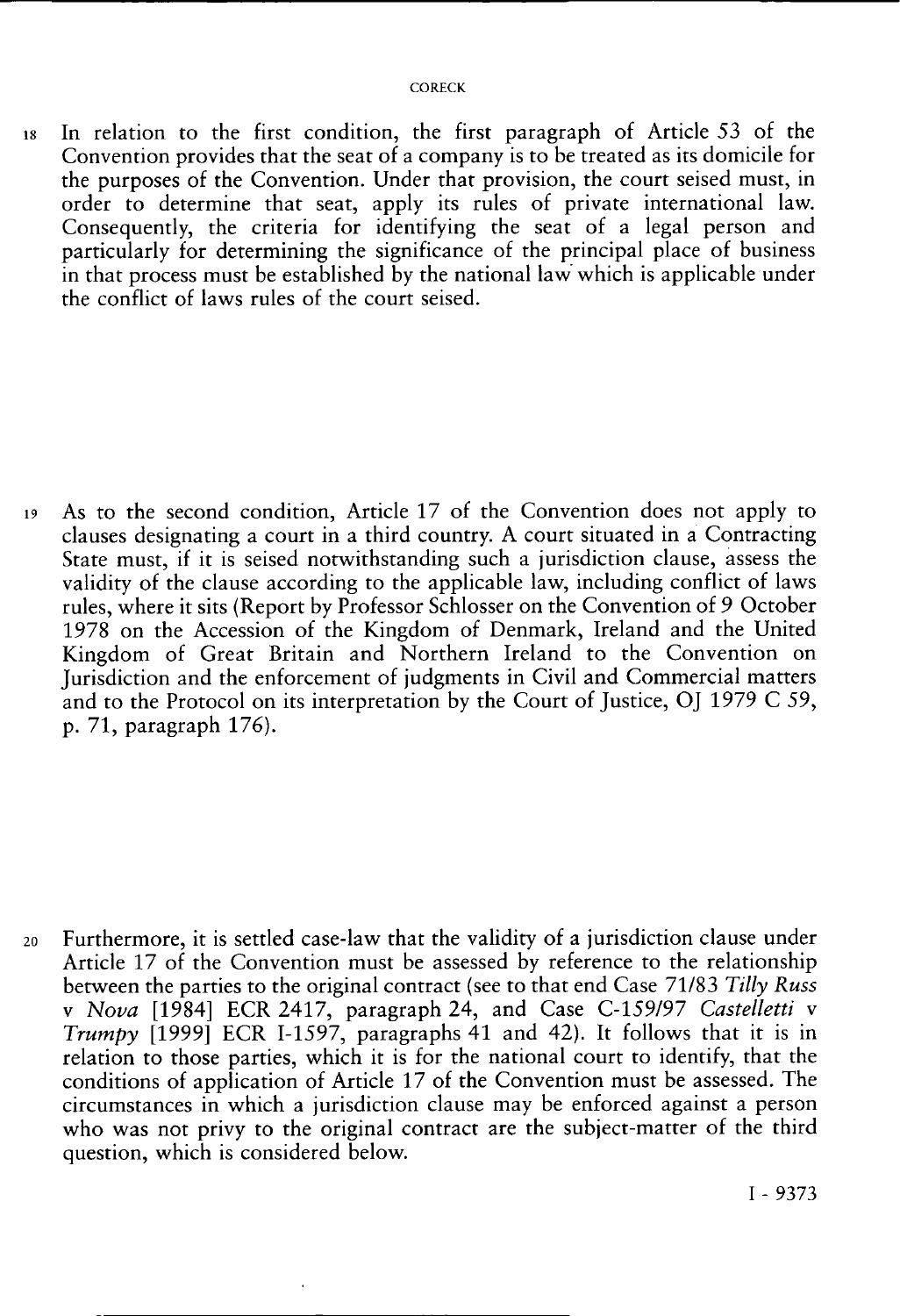21 That being so, the reply to the second question must be that the first paragraph of Article 17 of the Convention only applies if, first, at least one of the parties to the original contract is domiciled in a Contracting State and, secondly, the parties agree to submit any disputes to a court or the courts of a Contracting State.

## **The third question**

22 By its third question, the national court essentially asks whether a jurisdiction clause which has been agreed between a carrier and a shipper and appears in a bill of lading is valid as against any third party bearer of the bill of lading or whether it is only valid as against a third party bearer of the bill of lading who succeeded by virtue of the applicable national law to the shipper's rights and obligations when he acquired the bill of lading.

23 It is sufficient to note that the Court has held that, in so far as the jurisdiction clause incorporated in a bill of lading is valid under Article 17 of the Convention as between the shipper and the carrier, it can be pleaded against the third party holding the bill of lading so long as, under the relevant national law, the holder of the bill of lading succeeds to the shipper's rights and obligations *(Tilly Russ,*  paragraph 24, and *Castelletti,* paragraph 41).

24 It follows that the question whether a party not privy to the original contract against whom a jurisdiction clause is relied on has succeeded to the rights and obligations of one of the original parties must be determined according to the applicable national law.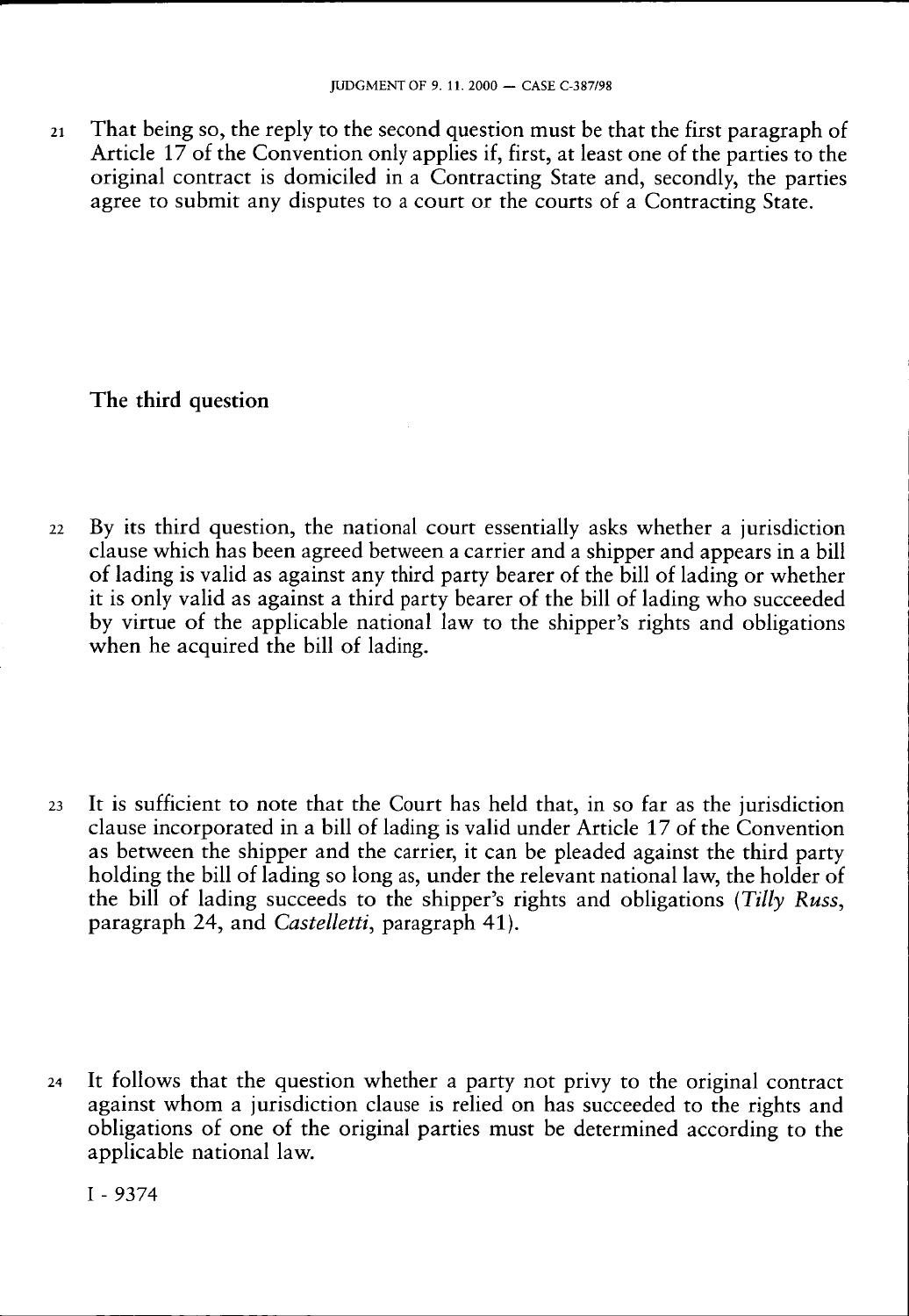- 25 If he did, there is no need to ascertain whether he accepted the jurisdiction clause in the original contract. In such circumstances, acquisition of the bill of lading could not confer upon the third party more rights than those attaching to the shipper under it. The third party holding the bill of lading thus becomes vested with all the rights, and at the same time becomes subject to all the obligations, mentioned in the bill of lading, including those relating to the agreement on jurisdiction *(Tilly Russ,* paragraph 25).
- 26 On the other hand, if, under the applicable national law, the party not privy to the original contract did not succeed to the rights and obligations of one of the original parties, the court seised must ascertain, having regard to the requirements laid down in the first paragraph of Article 17 of the Convention, whether he actually accepted the jurisdiction clause relied on against him.
- 27 Accordingly, the reply to the third question must be that a jurisdiction clause agreed between a carrier and a shipper which appears in a bill of lading is enforceable against a third party bearer of the bill of lading if he succeeded to the rights and obligations of the shipper under the applicable national law when he acquired the bill of lading. If he did not, it must be ascertained whether he accepted that clause having regard to the requirements laid down in the first paragraph of Article 17 of the Convention.

**The fourth question** 

28 By its fourth question, the national court is essentially asking what the applicable national law is for the purposes of determining the rights and obligations of a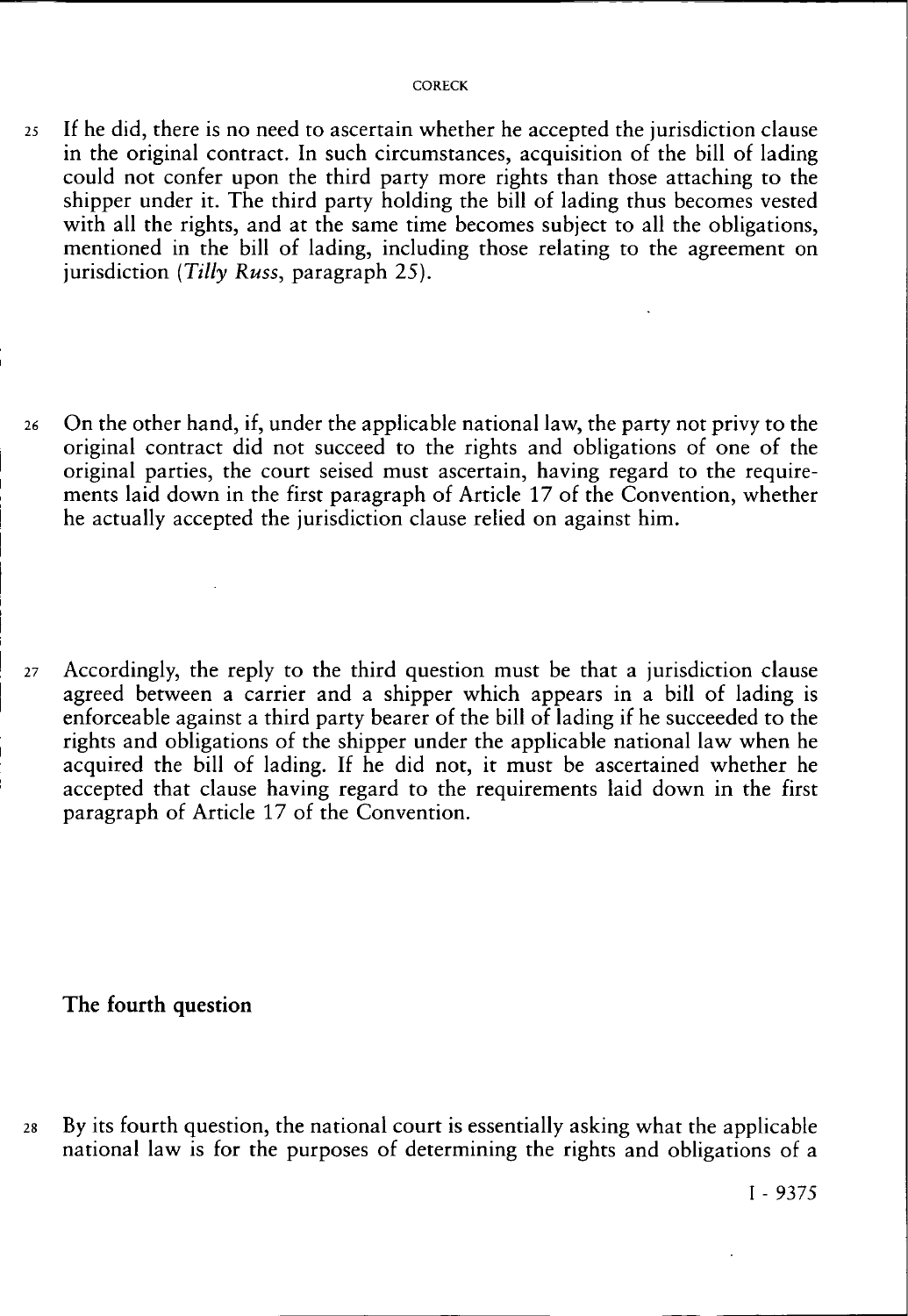third party bearer of a bill of lading and, in the event that the relevant national law provides no solution, what are the rules which should be applied.

- 29 Under Article 1 of the Protocol, the Court has jurisdiction to give rulings on the interpretation of the Convention.
- 30 The question which national law is applicable for the purposes of determining the rights and obligations of a third party bearer of a bill of lading is not one of interpretation of the Convention; it falls within the jurisdiction of the national court, which must apply its rules of private international law.
- 31 Similarly, the question how to supply a lacuna in the applicable national law, apart from being hypothetical, is not one of the interpretation of the Convention.
- 32 It follows that the fourth question is inadmissible.

**Costs** 

33 The costs incurred by the Netherlands, Italian and United Kingdom Governments and by the Commission, which have submitted observations to the Court, are not recoverable. Since these proceedings are, for the parties to the main proceedings, a step in the proceedings pending before the national court, the decision on costs is a matter for that court.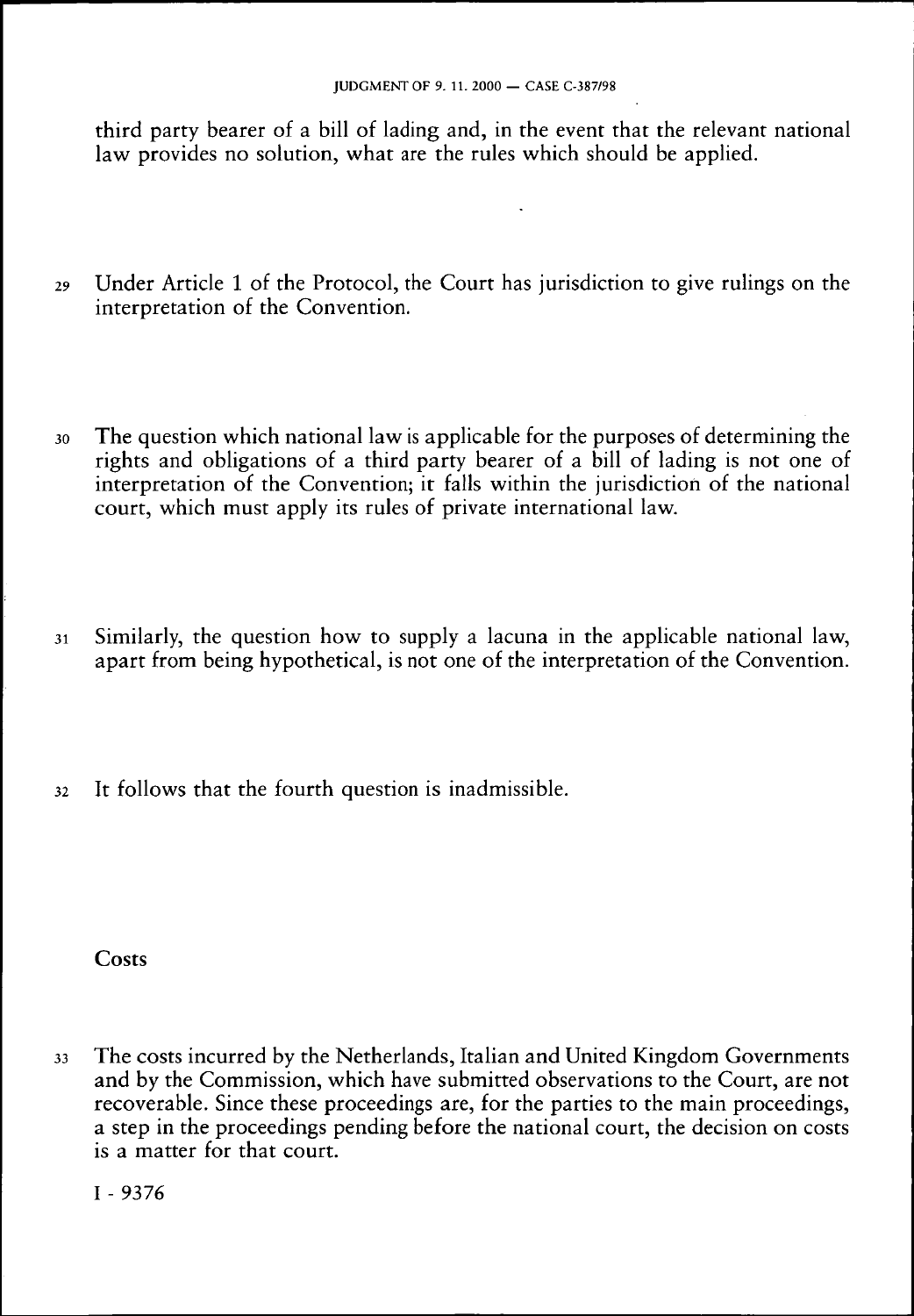On those grounds,

## THE COURT (Fifth Chamber),

in answer to the questions referred to it by the Hoge Raad der Nederlanden by judgment of 23 October 1998, hereby rules:

The first paragraph of Article 17 of the Convention of 27 September 1968 on Jurisdiction and the Enforcement of Judgments in Civil and Commercial Matters, as amended by the Convention of 9 October 1978 on the Accession of the Kingdom of Denmark, Ireland and the United Kingdom of Great Britain and Northern Ireland, by the Convention of 25 October 1982 on the Accession of the Hellenic Republic and by the Convention of 26 May 1989 on the Accession of the Kingdom of Spain and the Portuguese Republic, must be interpreted as follows:

1. It does not require that a jurisdiction clause be formulated in such a way that the competent court can be determined on its wording alone. It is sufficient that the clause state the objective factors on the basis of which the parties have agreed to choose a court or the courts to which they wish to submit disputes which have arisen or which may arise between them. Those factors, which must be sufficiently precise to enable the court seised to ascertain whether it has jurisdiction, may, where appropriate, be determined by the particular circumstances of the case.